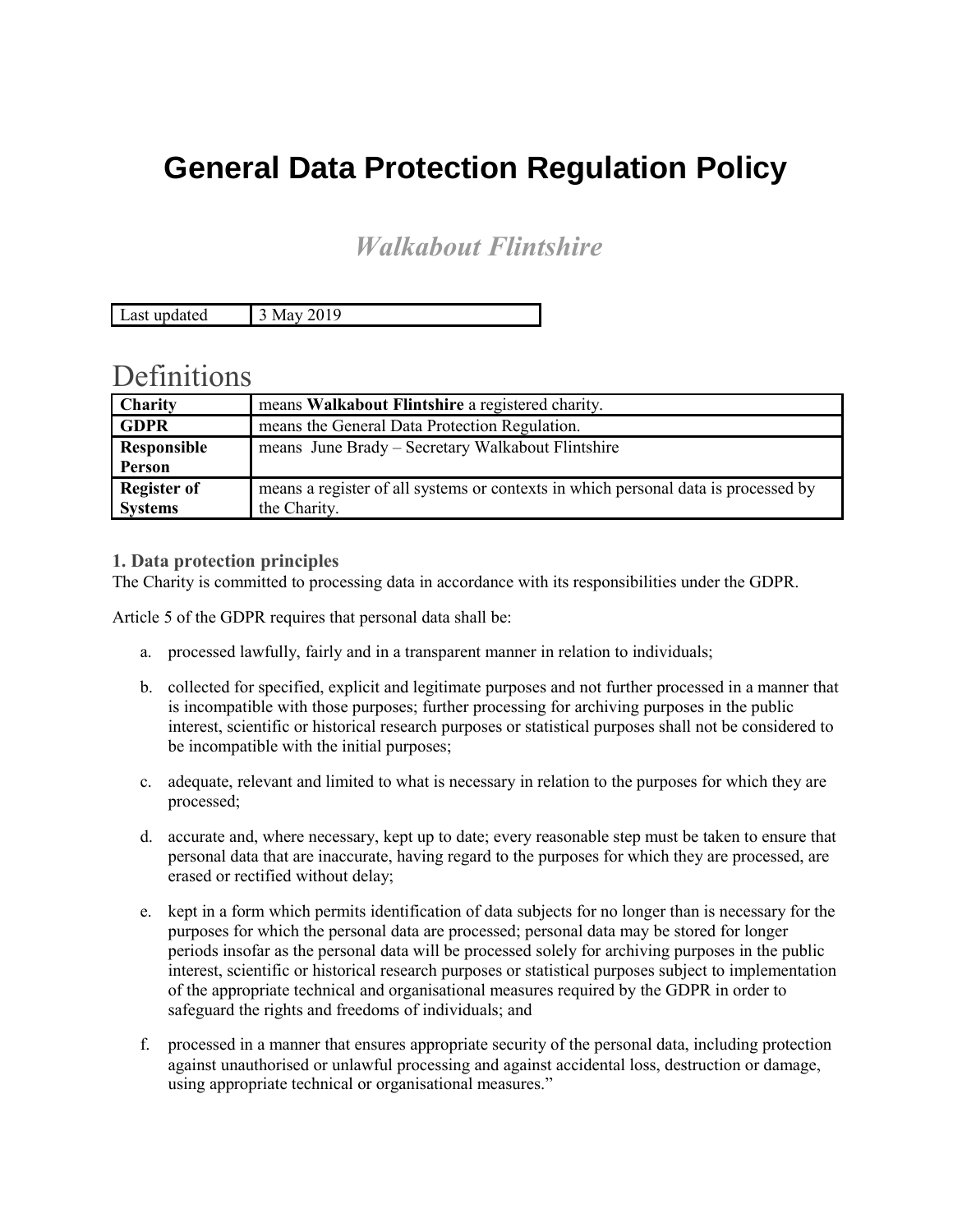# **2. General provisions**

- a. This policy applies to all personal data processed by the Charity.
- b. The Responsible Person shall take responsibility for the Charity's ongoing compliance with this policy.
- c. This policy shall be reviewed at least annually.

# **3. Lawful, fair and transparent processing**

- a. To ensure its processing of data is lawful, fair and transparent, the Charity shall maintain a Register of Systems.
- b. The Register of Systems shall be reviewed at least annually.
- c. Individuals have the right to access their personal data and any such requests made to the charity shall be dealt with in a timely manner.

# **4. Lawful purposes**

- a. All data processed by the charity must be done on one of the following lawful bases: consent, contract, legal obligation, vital interests, public task or legitimate .
- b. The Charity shall note the appropriate lawful basis in the Register of Systems.
- c. Where consent is relied upon as a lawful basis for processing data, evidence of opt-in consent shall be kept with the personal data.
- d. Where communications are sent to individuals based on their consent, the option for the individual to revoke their consent should be clearly available and systems should be in place to ensure such revocation is reflected accurately in the Charity's systems.

### **5. Data minimisation**

a. The Charity shall ensure that personal data are adequate, relevant and limited to what is necessary in relation to the purposes for which they are processed.

### **6. Accuracy**

- a. The Charity shall take reasonable steps to ensure personal data is accurate.
- b. Where necessary for the lawful basis on which data is processed, steps shall be put in place to ensure that personal data is kept up to date.

### **7. Archiving / removal**

a. To ensure that personal data is kept for no longer than necessary, the Charity shall put in place an archiving policy for each area in which personal data is processed and review this process annually.